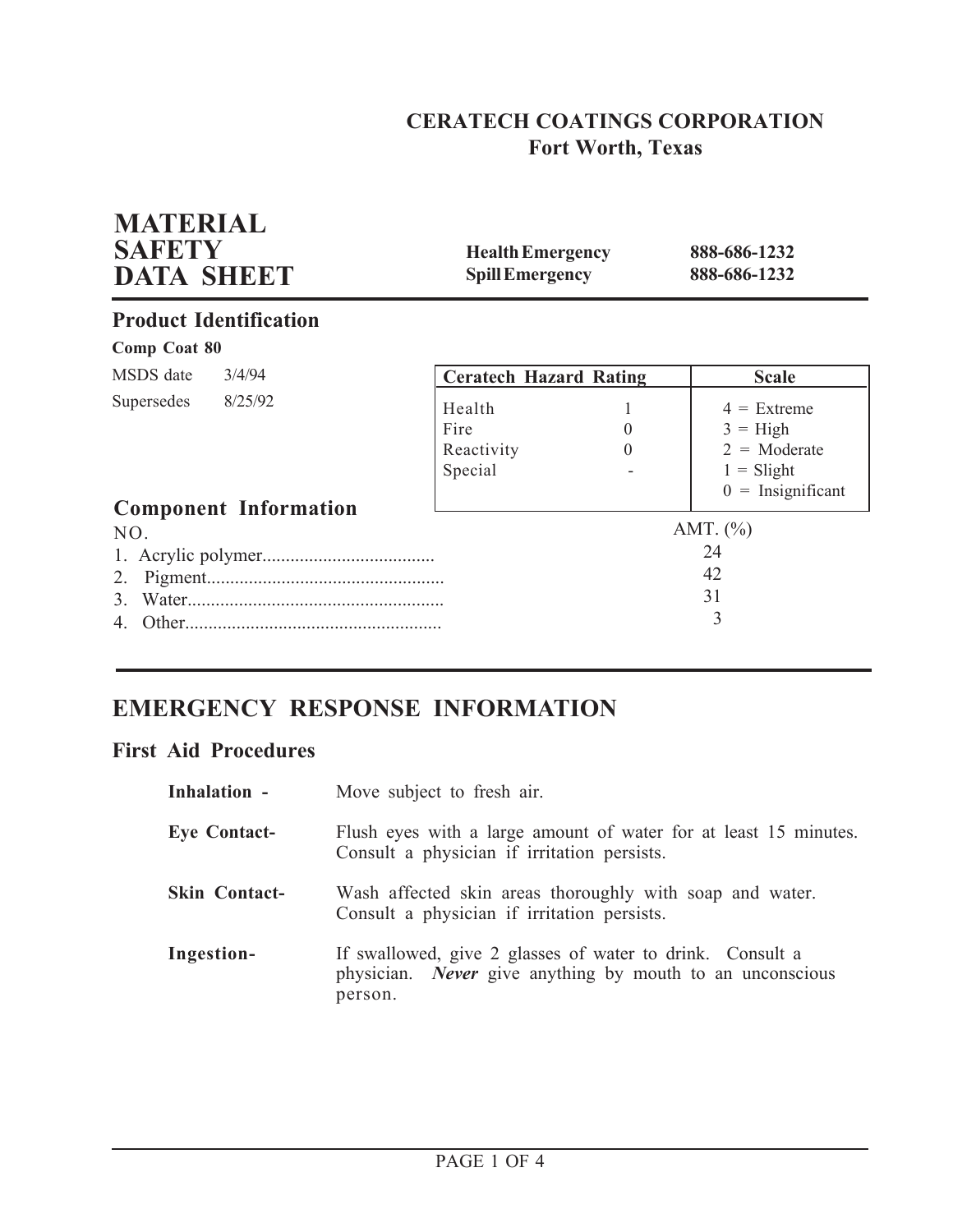## **SPILL OR LEAK HANDLING INFORMATION**

**Personal Protection -** Appropriate protective equipment must be worn when handling a spill of this material. See the **PERSONAL PROTECTION MEASURES** Section for recommendations. If exposed to material during clean-up operations, see the **FIRST AID PROCEDURES** Section for actions to follow.

**Procedures -** Keep spectators away. Floor may be slippery; use care to avoid falling. Contain spills immediately with inert materials (e.g. sand, earth). Transfer liquids and solid diking material to separate suitable containers for recovery or disposal. **CAUTION:** Keep spills and cleaning runoff out of municipal sewers and open bodies of water.

## **HAZARD INFORMATION**

*The health effects of this product have not been tested. The following information is based on the hazards of its components.*

## **HEALTH EFFECTS FROM OVEREXPOSURE**

| <b>Primary Routes of Exposure -</b>  | Inhalation<br>Eye Contact<br><b>Skin Contact</b>                                                                                                                                         |
|--------------------------------------|------------------------------------------------------------------------------------------------------------------------------------------------------------------------------------------|
| <b>Inhalation-</b>                   | Inhalation of vapor or mist can cause the following: headache<br>- nausea - irritation of nose, throat and lungs.                                                                        |
| <b>Eye Contact-</b>                  | Direct contact with material can cause the following: slight<br>irritation.                                                                                                              |
| <b>Skin Contact-</b>                 | Prolonged or repeated skin contact can cause the following:<br>slight skin irritation.                                                                                                   |
| <b>FIRE AND EXPLOSIVE PROPERTIES</b> |                                                                                                                                                                                          |
|                                      | Auto-ignition temperatureNot Applicable<br>Lower explosive limitNot Applicable<br>Upper Explosive limitNot Applicable                                                                    |
| <b>REACTIVITY INFORMATION</b>        |                                                                                                                                                                                          |
| Instability-                         | This material is considered stable. However, avoid temperatures<br>above 177°C/350°F, the onset of polymer decomposition. Thermal<br>decomposition is dependent on time and temperature. |
| <b>Hazardous Polymerization-</b>     | Product will not undergo polymerization.                                                                                                                                                 |
| Incompatibility-                     | This product should not come in contact with solvent borne<br>materials.                                                                                                                 |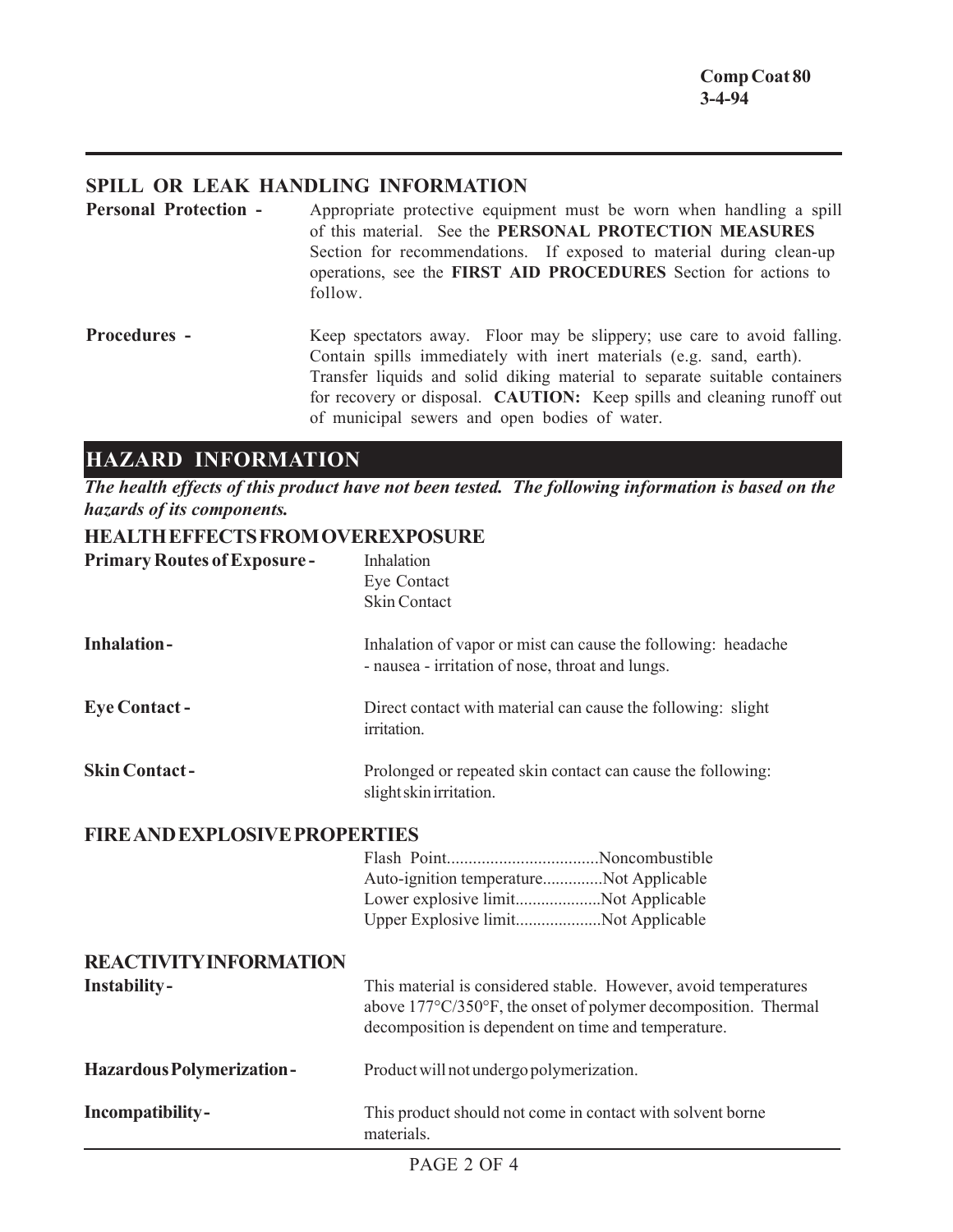# **ACCIDENT PREVENTION INFORMATION COMPONENT EXPOSURE INFORMATION**

### **Component Information**

| N <sub>0</sub> |                    | Amt. $(\%)$ |
|----------------|--------------------|-------------|
|                | 1. Acrylic polymer |             |
|                |                    |             |
|                |                    |             |
|                |                    |             |

#### **EXPOSURE LIMIT INFORMATION**

| Component                 | <b>CERATECH</b>    | <b>OSHA</b> | <b>ACGIH</b> |
|---------------------------|--------------------|-------------|--------------|
| Inits <sup>'</sup><br>No. | <b>STEL</b><br>TWA | TWA STEL    | TWA STEL     |
|                           | none               | none        | none         |
|                           | none               | none        | none         |
| 2.                        | none               | none        | none         |
|                           | none               | none        | none         |
| $\beta$ .                 | none               | none        | none         |
|                           | none               | none        | none         |
| 4.                        | none               | none        | none         |
|                           | none               | none        | none         |

### **PERSONAL PROTECTION MEASURES**

| <b>Respiratory Protection -</b> | None required under normal operating conditions. When mist occurs<br>during spraying operations, wear a MSHA/NIOSH - approved (or<br>equivalent) disposable half-mask dust/mist respirator. |
|---------------------------------|---------------------------------------------------------------------------------------------------------------------------------------------------------------------------------------------|
| <b>Eye Protection -</b>         | Use chemical splash goggles (ANSI Z87.1 or approved equivalent).                                                                                                                            |
| <b>Hand Protection -</b>        | The glove(s) listed below may provide protection against permeation.<br>Gloves of other chemically resistant materials may not provide adequate<br>protection: Neoprene.                    |

## **STORAGE AND HANDLING INFORMATION**

**Storage Conditions -** Keep from freezing; material may coagulate. The minimum recommended storage temperature for this material is 1°C/34°F. The maximum temperature for this material is 49°C/120°F.

## **SUPPLEMENTAL INFORMATION TYPICAL PHYSICAL PROPERTIES**

| Specific Gravity (Water=1)>1 |  |
|------------------------------|--|
|                              |  |
|                              |  |
|                              |  |
|                              |  |
|                              |  |
|                              |  |
|                              |  |